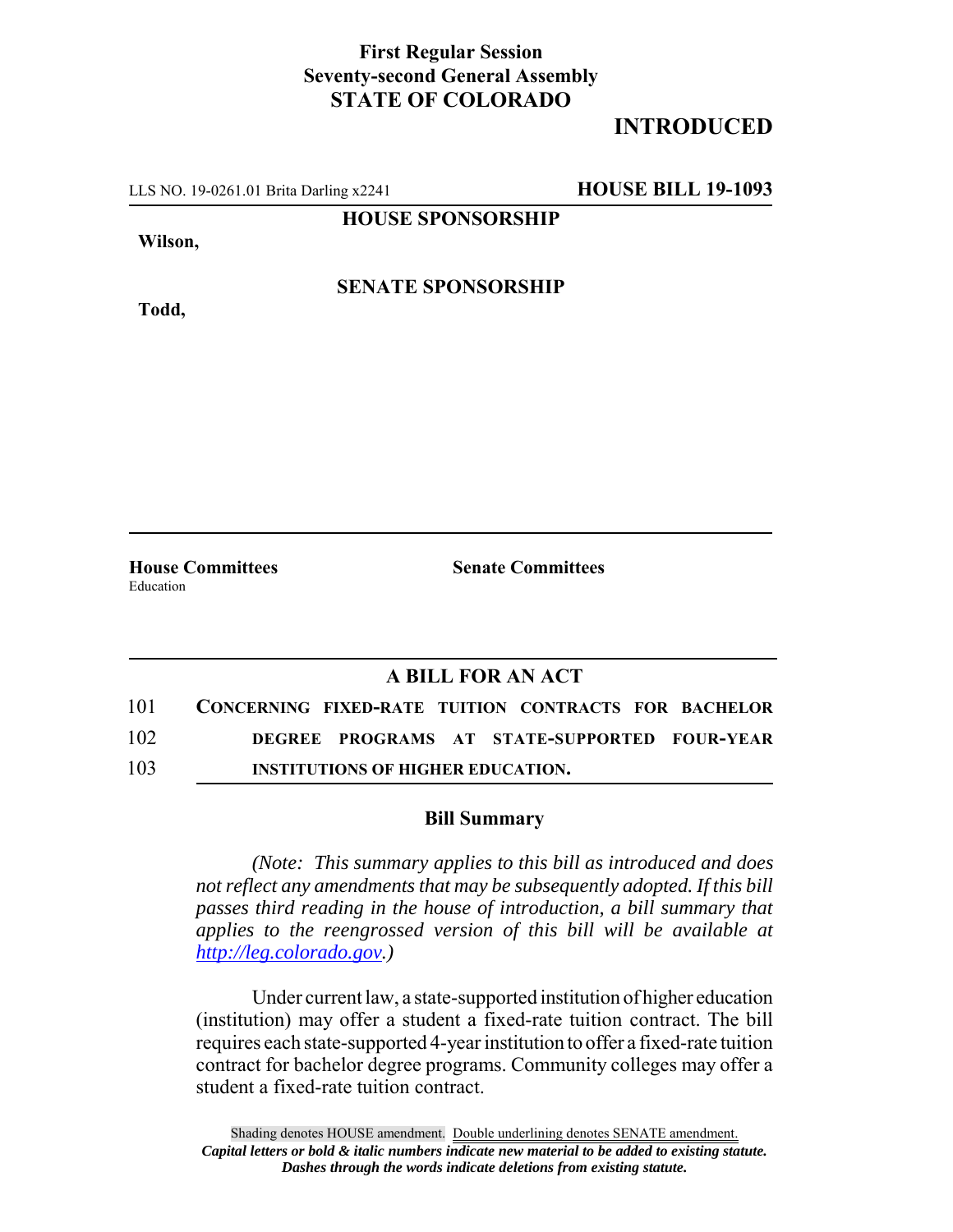The fixed-rate tuition must be valid until the earlier of the student's completion of the degree program, the completion of 140 credit hours, or 5 years. All students admitted to the same class and enrolled in the same degree program must receive the same fixed rate.

The bill includes provisions relating to the transferability of the fixed-rate contract among campuses of the same institution, as well as the student's transfer to a different institution.

1 *Be it enacted by the General Assembly of the State of Colorado:*

2 **SECTION 1.** In Colorado Revised Statutes, 23-5-131, **amend** (2),

 $3$  (3), and (4) as follows:

 **23-5-131. Governing boards - tuition - fixed-rate contract - definitions.** (2) (a) There is hereby established a fixed tuition rate FIXED-RATE TUITION program. The governing board of each FOUR-YEAR state-supported institution of higher education that has been designated 8 as an enterprise pursuant to section 23-5-101.7 may SHALL offer a fixed 9 tuition rate FIXED-RATE TUITION OPTION FOR ALL BACHELOR DEGREE PROGRAMS AT EACH CAMPUS OF THE INSTITUTION to a student who is willing to enter into a contract with the institution for the fixed rate. A COMMUNITY COLLEGE GOVERNED BY THE STATE BOARD FOR COMMUNITY COLLEGES AND OCCUPATIONAL EDUCATION AND A STATE-SUPPORTED INSTITUTION OF HIGHER EDUCATION WITH A TWO-YEAR ROLE AND MISSION MAY OFFER A FIXED-RATE TUITION OPTION.

 (b) FIXED-RATE TUITION CONTRACTS FOR STUDENTS WHO ARE ADMITTED TO THE SAME CLASS AND ENROLLED IN THE SAME DEGREE PROGRAM MUST INCLUDE THE SAME FIXED RATE. A fixed-rate TUITION 19 contract shall MUST also specify the amount of the student fees collected 20 by the institution as of the date of the contract and shall MUST inform the student that the amount of student fees may increase over the term of the contract in accordance with the institution's student fee plan adopted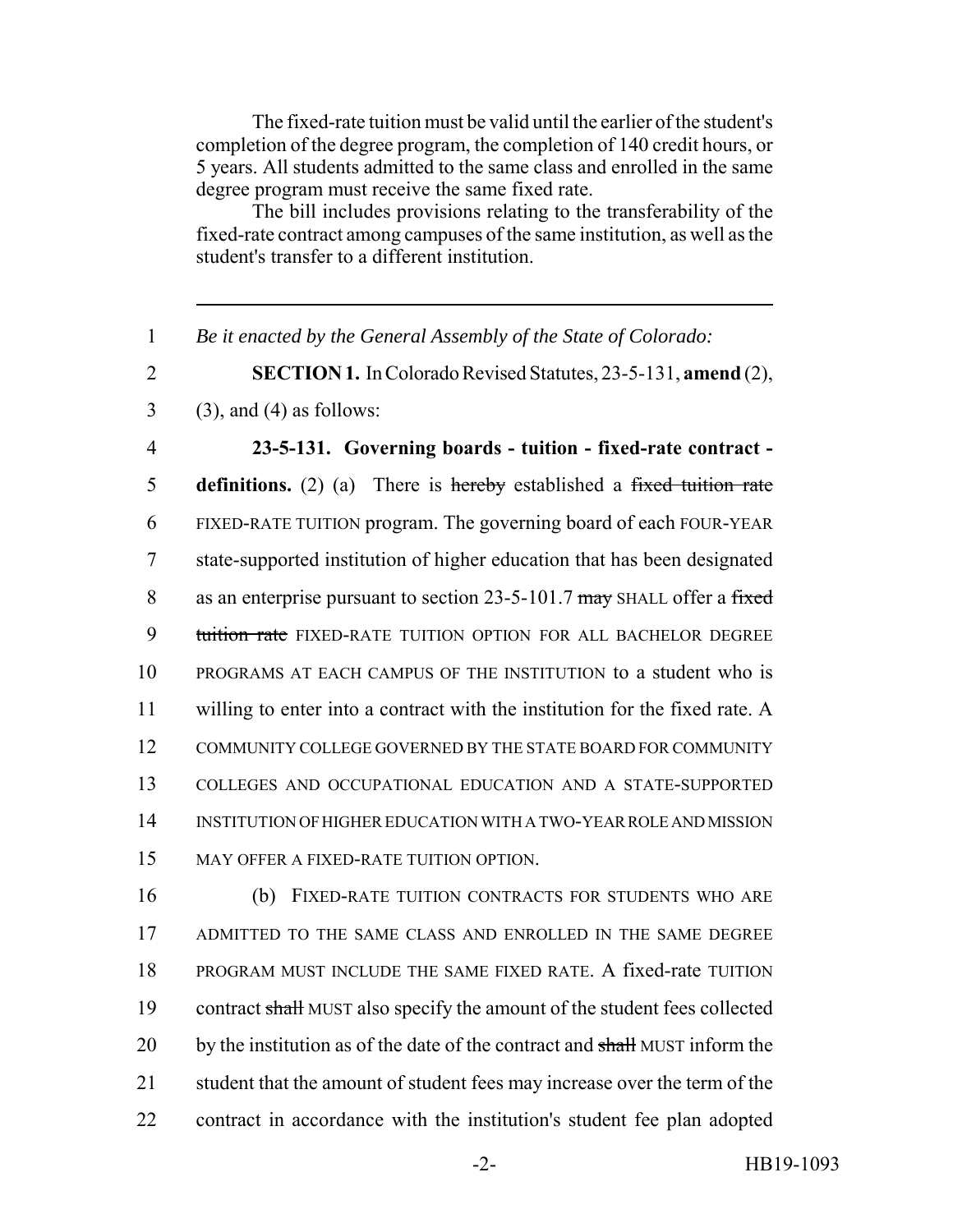pursuant to section 23-5-119.5.

 (3) (a) THE FIXED-RATE TUITION CONTRACT MUST BE VALID UNTIL AT LEAST THE EARLIER OF THE STUDENT'S COMPLETION OF THE DEGREE PROGRAM, THE COMPLETION OF ONE HUNDRED FORTY CREDIT HOURS OF COURSE WORK, OR FIVE YEARS. COURSE CREDIT RECEIVED BY A STUDENT THROUGH COMPLETION OF ADVANCED PLACEMENT COURSES, AN INTERNATIONAL BACCALAUREATE DIPLOMA PROGRAM, OR CONCURRENT ENROLLMENT COURSES OFFERED PURSUANT TO ARTICLE 35 OF TITLE 22 DO NOT COUNT TOWARD THE TIME AND CREDIT HOUR LIMITATION ESTABLISHED IN THIS SUBSECTION (3)(a).

 (b) If a student is unable to complete a degree program within the duration of the fixed-rate TUITION contract because a course is unavailable due to a lack of available classes or class space, the state-supported institution of higher education shall provide the course to the student free of charge.

 (4) (a) Each governing board that is participating in the program shall establish guidelines for each institution under its control relating to 18 the fixed tuition rate FIXED-RATE TUITION program that shall MUST include, at a minimum:

 (I) The degree of flexibility a student has in changing majors or degree programs without voiding a fixed-rate TUITION contract; AND

- (II) THE TRANSFERABILITY OF THE FIXED-RATE TUITION CONTRACT 23 AMONG CAMPUSES OF THE INSTITUTION.
- (b) (Deleted by amendment, L. 2011, (HB 11-1301), ch. 297, p. 1410, § 1, effective August 10, 2011.)

**(c)** A STUDENT WHO HAS ENTERED INTO A FIXED-RATE TUITION CONTRACT AND WHO TRANSFERS TO ANOTHER STATE-SUPPORTED